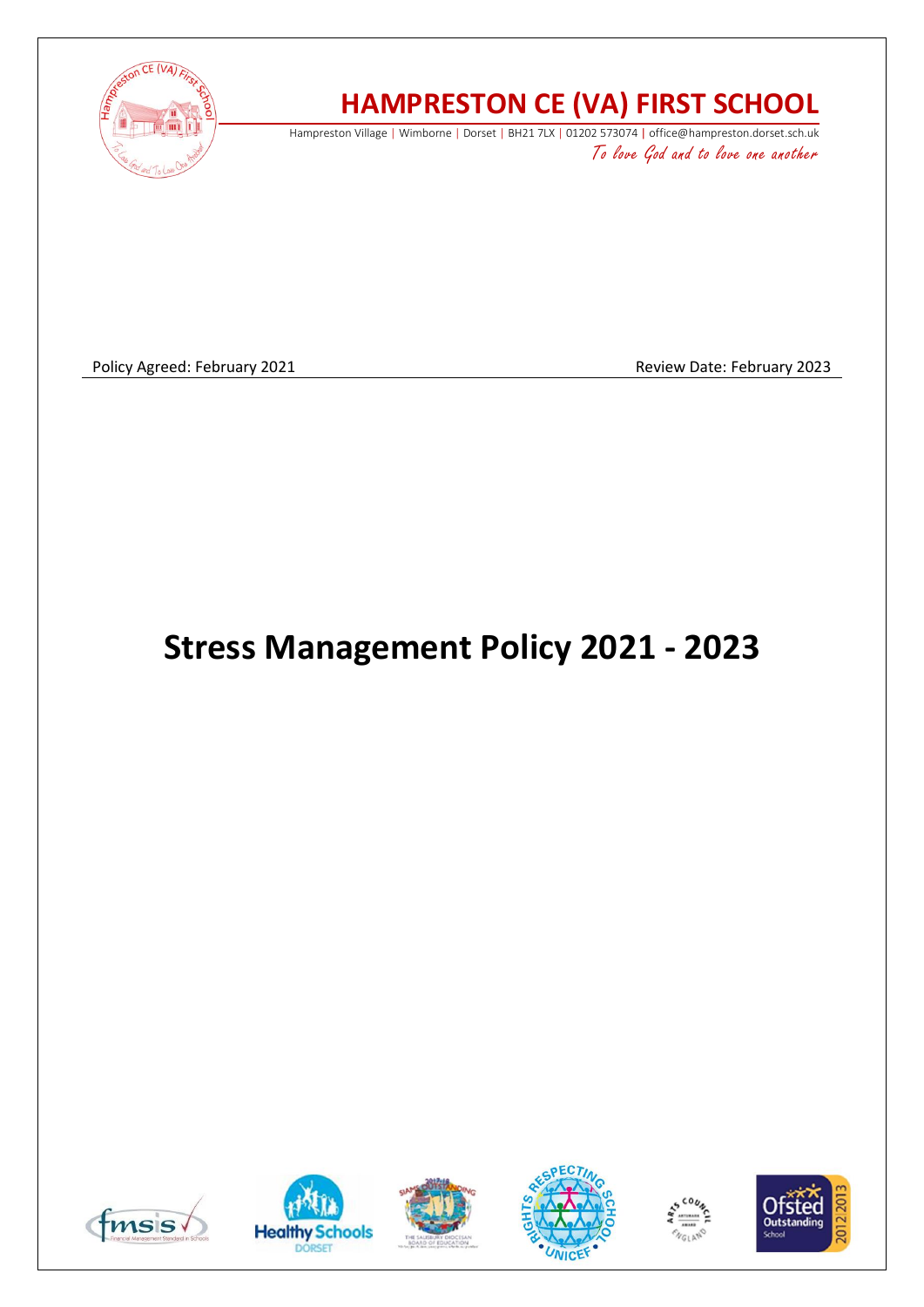# **1. Introduction**

1.1 This policy and the accompanying documents have been developed in consultation with Head Teachers and the recognised trades unions. The aim of the policy is to deal with and offer guidance across a range of issues related to the management of stress at work, with a view to reducing the incidence of work related stress within Hampreston First School.

1.2 Hampreston First School recognises its duty to ensure, so far as is reasonably practicable, the health, safety and welfare of its employees. This policy, procedure and guidance take into account the requirements of the Health and Safety at Work Act and appropriate Regulations under the Act.

# **2. Scope**

2.1 The policy and the accompanying documents apply to all employees within the school. It is recommended to school and academy Governing Bodies for formal adoption. This recommendation recognises the corporate responsibility of employers to provide appropriate support and protection to its employees, including those based in schools and academies.

# **3. Definition**

3.1 Stress is defined as 'the adverse reaction people have to excessive pressure or other types of demand placed on them' (Health & Safety Executive).

3.2 Pressure can improve performance, but when demands and pressures become excessive, this can lead to stress. As a result individuals, teams and schools may suffer.

3.3 Hampreston First recognizes that stress related illnesses are rarely the result of work issues alone and that there are often other contributory factors over which the school has no control or influence but which nevertheless may affect performance/attendance at work.

3.4 Work related stress is defined as that which is typically caused by factors emanating from work practices/environments. The Health and Safety Executive has identified the following factors that can have an impact on stress:

- Job Demands such as workload and exposure to physical hazards;
- Control how much say an individual has in the way they carry out their work;
- Support support from peers and line management, training to enable the employee to carry out their duties and catering for individual differences, e.g. disability;
- Relationships with other colleagues, covering issues such as bullying and harassment;
- Change how organisational change is managed and communicated within an organisation;
- Role –whether the individual understands their role and whether the organisation ensures individuals do not have conflicting roles.

#### **4. Responsibilities**

4.1 The Governing Body of Hampreston First School will be responsible for monitoring and reviewing this policy and ensuring that the policy is implemented effectively within the School. This will include arranging for appropriate training to be provided to teachers and managers and the monitoring of sickness absence and employee turnover.

4.2 Head Teachers / Line Managers will:

- undertake appropriate training;
- ensure employees undertake appropriate training;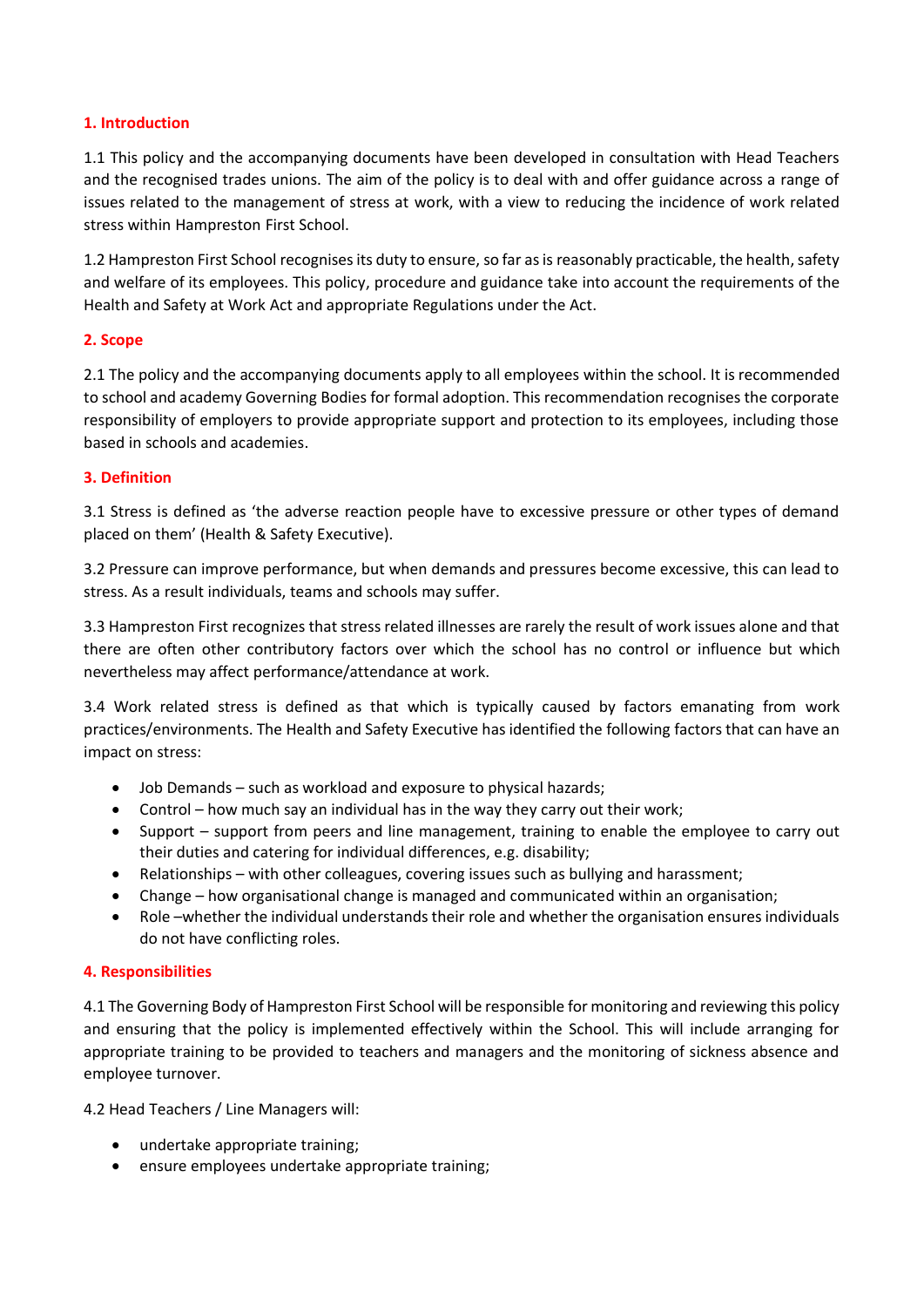- ensure all teachers and managers are trained as necessary to undertake risk
- assessments and are aware of their responsibilities within this policy;
- ensure that the policy and procedure is effectively implemented within their school;
- ensure that prompt and appropriate action is taken as a result of a risk assessment or the stress reporting procedure being initiated;
- ensure that employees have the skills and tools necessary to carry out their duties;
- monitor sickness absence;
- provide a supportive 'open-door' policy to employees who wish to discuss and/or report work related stress;
- monitor workloads and working hours:
- ensure that bullying and harassment is not tolerated;
- ensure employees are aware of other supportive mechanisms in place, e.g. contact details for Dorset County Council's Counselling Service, the national Teacher Support Network, and Headline (the support line for Dorset Head Teachers); and
- identify posts where there are potentially high levels of stress, and ensure that additional support is put in place so that high pressure levels will be alleviated, as far as is reasonably practicable.

4.3 Individual employees will:

- be responsible for ensuring their own health, safety and welfare as far as is reasonably practicable;
- initiate the reporting procedure(s) as soon as they recognise that levels of stress are becoming unacceptable to them, and understand that the school would not consider this to be a sign of weakness;
- participate in finding solutions to problems of perceived stress; and
- assist the Hampreston First School by reporting areas for improvement and ensuring their own individual behaviour is appropriate.

4.4 Recognised Trades Unions will:

- co-operate with the Hampreston First School and Dorset County Council in the promotion of health, safety and wellbeing;
- assist in identifying high risk areas where priority action may be required;
- assist in monitoring progress towards achieving a reduction in work related stress and in the review of the policy; and
- participate, where appropriate, in finding solutions to problems of perceived stress.

4.5 The County Council will:

- ensure the recommendation of the policy to schools;
- provide appropriate training which can be accessed by Head Teachers and others which will include the recognition and management of stress in themselves and others;
- ensure the Employee Wellbeing Team, which includes Occupational Health and the Counselling Service, offers appropriate support and guidance to employees.

#### **5. Review**

5.1 This policy will be reviewed regularly by the Hampreston First School Governing Body.

#### **6. Associated Policies**

6.1 Associated policies and procedures to be followed by Hampreston First School are:

• Work Management of Attendance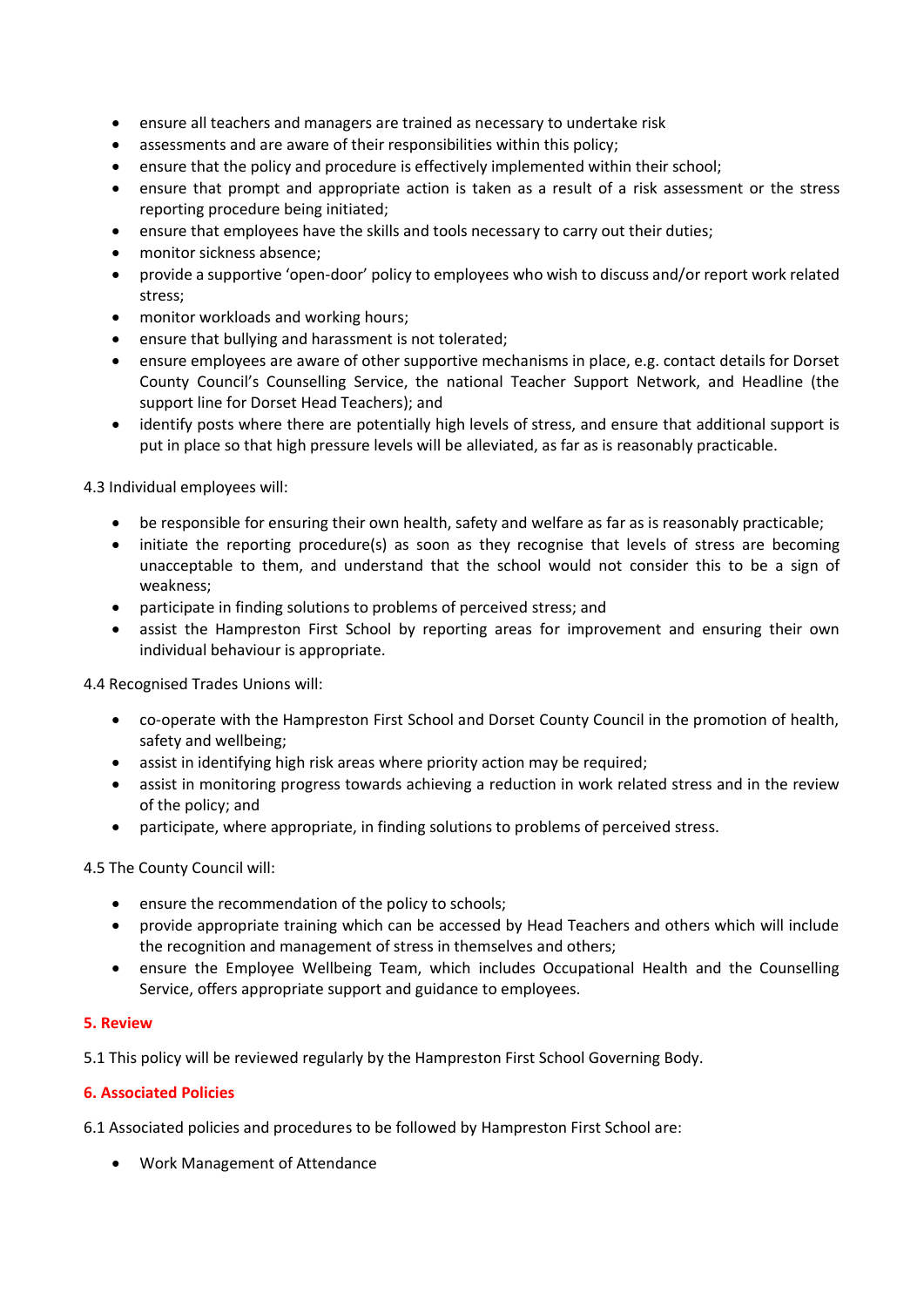#### **PROCEDURE FOR REPORTING WORK RELATED STRESS**

# **7. Aim**

7.1 Hampreston First School recognises that excessive levels of stress can have a negative effect on mental and physical health. It will therefore seek to take all reasonably practicable steps to protect employees from high levels of stress and support them as appropriate.

7.2 Hampreston First School recognises that stress related illnesses are rarely the result of work issues alone. There are often other contributory factors over which the school has no control or influence but which nevertheless may affect performance or attendance at work. In these circumstances there may be temporary adjustments to working patterns, for example, which would assist in reducing stress. Head Teachers have the discretion to agree such adjustments at any time. Hampreston First School also has statutory obligations to comply with, such as Parental Leave and Time Off for Dependants.

7.3 Where pressures have been identified on particular posts which may lead to stress, Hampreston First School will ensure that additional support is put in place and that high pressure levels will be alleviated, as far as is reasonably practicable.

7.4 The aim of this procedure is to ensure that issues of work related stress are raised by employees as soon as possible, appropriate action is taken at an early stage, and that employees and managers together arrive at solutions.

7.5 Hampreston First School will not consider the reporting of work related stress as a weakness, but a mechanism to ensure support through a systematic managed process.

# **8. Step 1 - Completion of the Pro-forma for reporting Work Related Stress – (for school information only unless linked to another HR process)**

8.1 In order to report work related stress the Pro-forma for Reporting Work Related Stress should be completed by the individual and passed to the Head Teacher or Line Manager (see Appendix 1). An informal meeting should be arranged with the employee so that a discussion can be held and an action plan agreed and recorded on the form.

8.2 Where possible this should be done whilst the employee is still at work, i.e. well before the point at which any individual is contemplating the need to take sick leave due to the effects of stress.

8.3 Every effort should be made to include the Line Manager/Head Teacher as the first point of contact/discussion when issues are raised. However, in the event that the Line Manager is identified as contributing to the symptoms, then the form should be sent by the employee (or on behalf of the employee) to the Head Teacher. Where the Head Teacher is the line manager and is identified as contributing to the symptoms, then it should be sent to the Chair of Governors.

8.4 Where a Head Teacher identifies stress, the form should be sent to the Chair of Governors who will be required to undertake appropriate consultation with the HR Officer to determine the necessary action to be taken. However, should the Chair of Governors be identified as contributing to the symptoms, then Part A can be sent to another Governor who is advised to liaise with HR.

8.5 If necessary, the pro-forma can also be completed on behalf of the employee (e.g. by a manager or Trades Union Representative).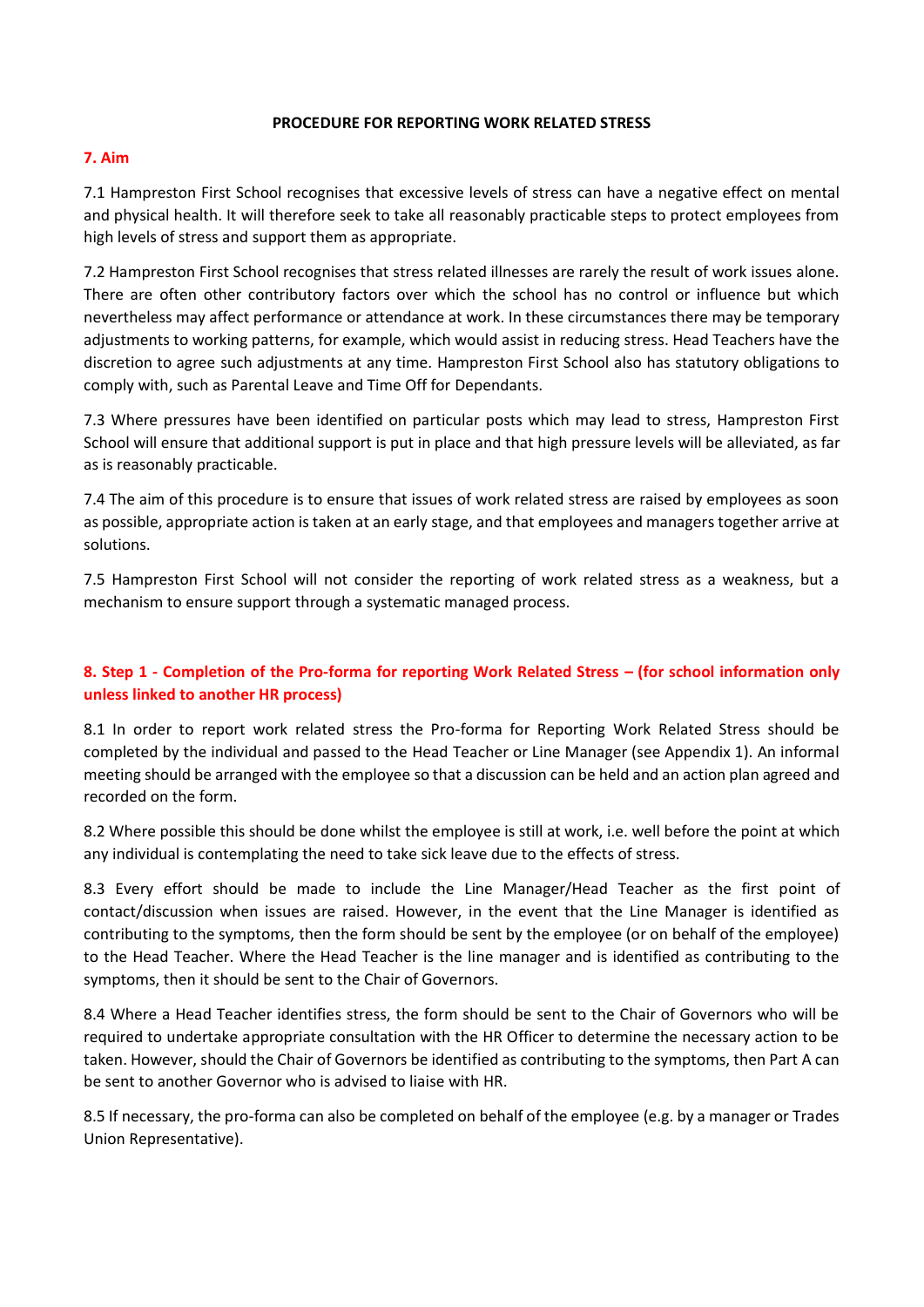#### **9. Step 2 - Completion of Stress Risk Assessment**

9.1 Where the informal approach is not successful in resolving the stress-related issues that have been raised, the employee should complete the Stress Risk Assessment at Appendix 2 and send it to the Employee Wellbeing Team at County Hall. It is important to remind staff that the information will be treated in confidence, although it is also important that they provide all relevant information as requested on the form to enable the team to get back to them.

9.2 Contact will be made with all employees who have completed a Stress Risk Assessment, both with the outcomes of the assessment and to ensure that they are aware of any additional support that can be provided, such as the Counselling Service.

9.3 The Employee Wellbeing team will assess the form and send the completed risk assessment analysis to the employee and to the line manager/Head Teacher named on the form.

9.4 On receipt of the risk assessment analysis, the Line Manager/Head Teacher should arrange to meet with the employee to complete the Stress Risk Assessment Action Plan shown at Appendix 3. Employees are entitled to be accompanied by a colleague or trade union representative at this meeting. The Line Manager/Head Teacher is advised to take advice from HR, who may also attend the meeting. A copy of the completed action plan should be given to the employee and a date for a review should be set. Both parties should retain a copy of the form.

9.5 In seeking to find solutions to any problems of perceived stress, the employee should be encouraged to participate in any discussion with the Head Teacher/Line Manager, and will be invited to contribute solutions that are suitable for them and the school. If solutions are to be effective then they must be mutually acceptable. Each employee has their own threshold for handling stress and this threshold may vary in different situations and at different times.

9.6 Where the school has not purchased the Health and Wellbeing Service, there will be a small administrative charge from the Employee Wellbeing Team to process the Stress Risk Assessment.

#### **10. Responsibility of Head Teacher**

10.1 The Head Teacher is responsible for ensuring that any issue of work related stress is dealt with speedily and effectively for all staff. The Chair of Governors is responsible for ensuring that any issue of work related stress is dealt with speedily and effectively for the Headteacher. They may arrange for an appropriate line manager to undertake actions within this procedure but cannot delegate the overall responsibility of ensuring that each issue is dealt with appropriately i.e. the Head Teacher is responsible for determining what reasonable action can be taken to reduce any unacceptably high levels of stress.

10.2 The Head Teacher must ensure that any additional notes or documentation (to that of the proforma) are kept for audit/evidence purposes, and copied to the employee.

#### **11. Support**

11.1 Headline Headline is a confidential support service for Dorset Head Teachers staffed by experienced clinical psychologists. They specialise in supporting Head Teachers through stressful periods and aim to help them in the management of stress and the development of personal resilience. The aim is to maintain strong leadership in schools and reduce absences through stress related illness. This service is funded by Dorset County Council and is therefore free to Dorset Head Teachers. Contact telephone number - 07502226328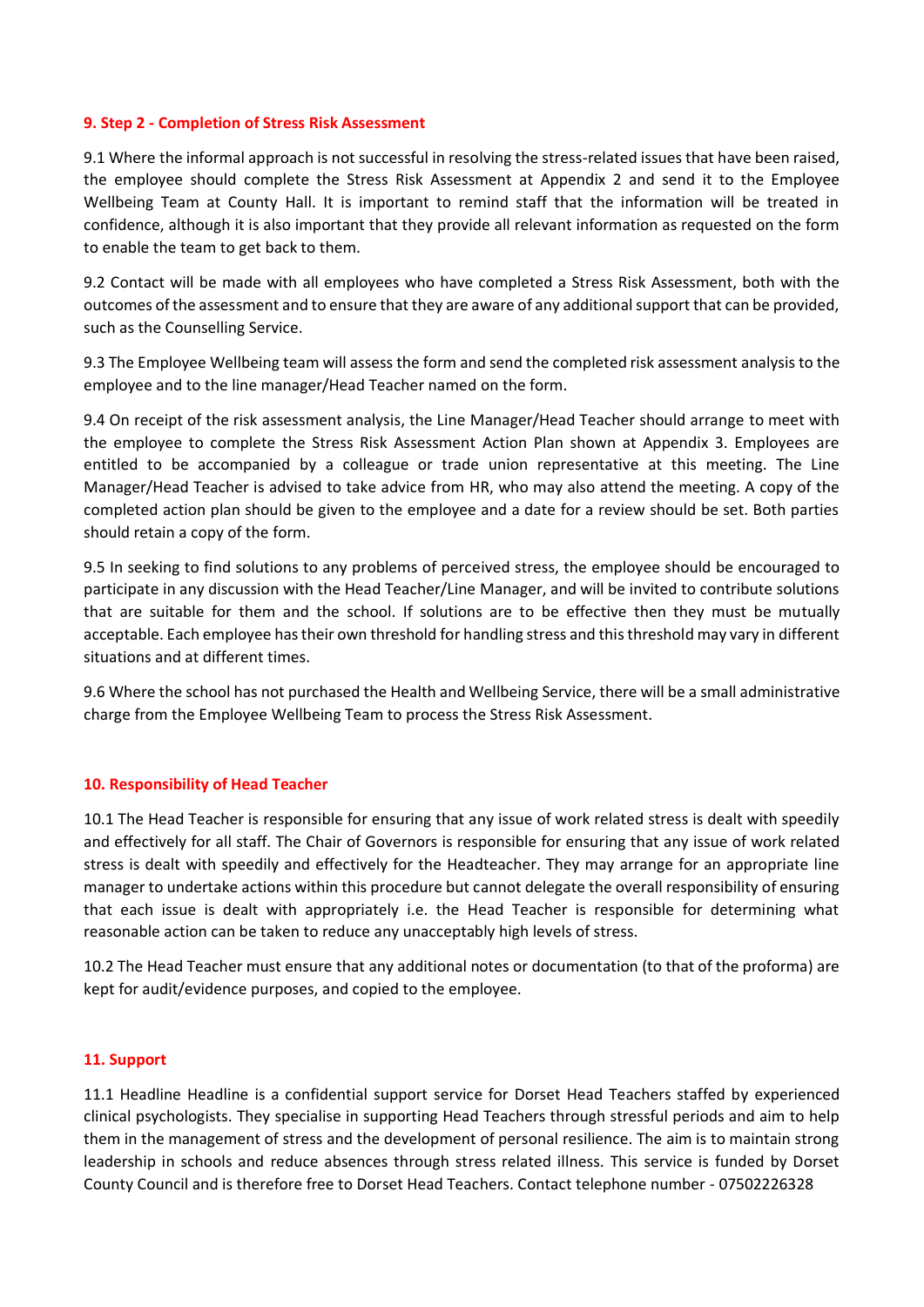11.2 Teacher Support Network A national Teacher Support Line is available to all serving and trainee teachers, which offers information, support or concentrated short term counselling to help employees cope with the demands of teaching. Contact details are – 08000 562 561 [/ www.teachersupport.org.uk](http://www.teachersupport.org.uk/)

11.3 The County Council Support for school employees who report work related stress can be provided by the counselling service, where the schools buy into the Health and Wellbeing Service. Where the school does not buy in, arrangements may still be available for access to the counselling service on a pay as you go basis. Further information is available from [staffcounselling@dorsetcc.gov.uk](mailto:staffcounselling@dorsetcc.gov.uk) or telephone 01305 224266. Ultimately, it is an employee's decision whether or not to seek support from the counselling service. Training is available as part of the Service Level Agreement for Health and Wellbeing. The course explains recognition and strategies to deal with stress in both proactive and reactive ways. Information is also available for all staff on how to manage their own stress levels.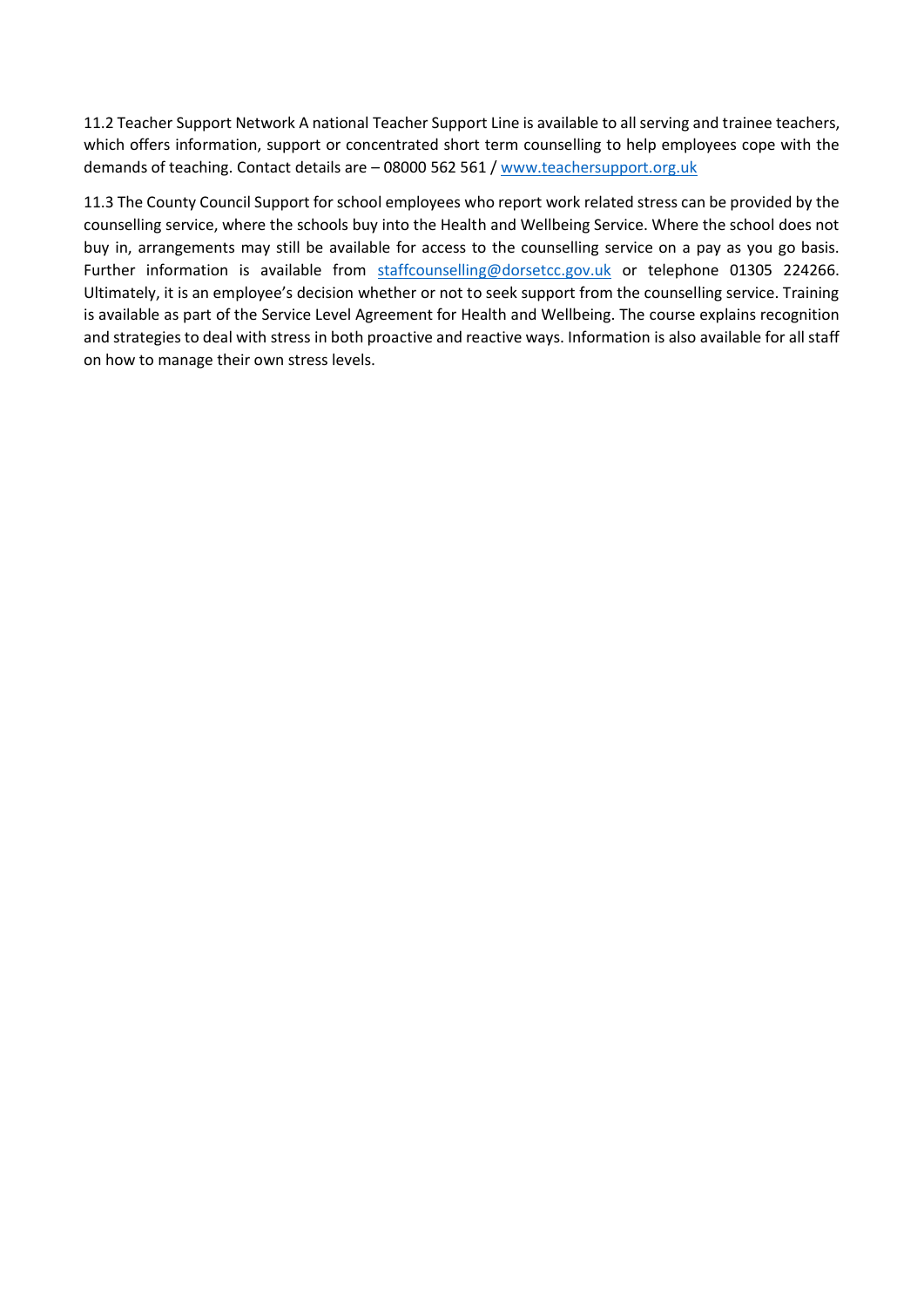#### **GUIDANCE FOR HEAD TEACHERS AND MANAGERS ON WORK RELATED STRESS**

#### 1. What is Work Related Stress?

Work related stress is defined as the adverse reaction people have to excessive pressure or other types of demand placed on them. It should also be recognised that on occasions insufficient demands can also be stressful.

There is an important distinction between the beneficial effects of reasonable pressure (which can be stimulating and motivating) and work related stress, which is a distressing reaction to demands or pressures that the individual perceives as unreasonable and/or that they cannot cope with at a given time. Work related stress is not an illness but, if prolonged or intense it, can lead to increased problems with ill health for employees.

Everyone can experience work related stress in principle. No one is 'immune'. Individuals react differently to different pressures at various times so what one employee may find unacceptable may not affect another employee in the same way.

# 2. What effect can stress have on individuals?

Stress can manifest itself in a number of ways:

- behaviour e.g. jumpy, moody, aggressive, drug or alcohol abuse;
- thinking style e.g. indecisive, negative, rigid, low concentration, paranoid;
- emotional reactions e.g. drained, phobias, depressed, irritable, withdrawn, defensive;
- physical symptoms e.g. headaches, infections, back and neck pain, blurred vision, palpitations, insomnia; and
- actions e.g. missing deadlines, absenteeism, poor time-keeping, long hours, stockpiling work, low productivity.

#### 3. What are the implications of work related stress for the School?

It is essential that managers are trained to deal with stress related cases. As well as direct costs in terms of days lost through stress related illnesses, there are also many indirect costs. Although clearly there will be costs involved in initially solving the issues of stress in the short term, there will be savings in the long term such as preventing:

- reduced morale and commitment to work;
- poor relationships with colleagues (the absence of one employee may in turn lead to increased workloads for others thus causing a 'domino' effect);
- reduced performance and productivity;
- increased accidents;
- higher staff turnover;
- the time and cost of intervention; and
- the time and costs associated with any claims and subsequent impact on insurance premiums.

#### 4. Risk Assessments

The purpose of carrying out a risk assessment is to establish if existing control measures are sufficient or if more needs to be done to minimise the identified risks to the lowest reasonably practicable level. Completing a risk assessment will not in itself reduce work related stress, but the actions taken as a result should do so.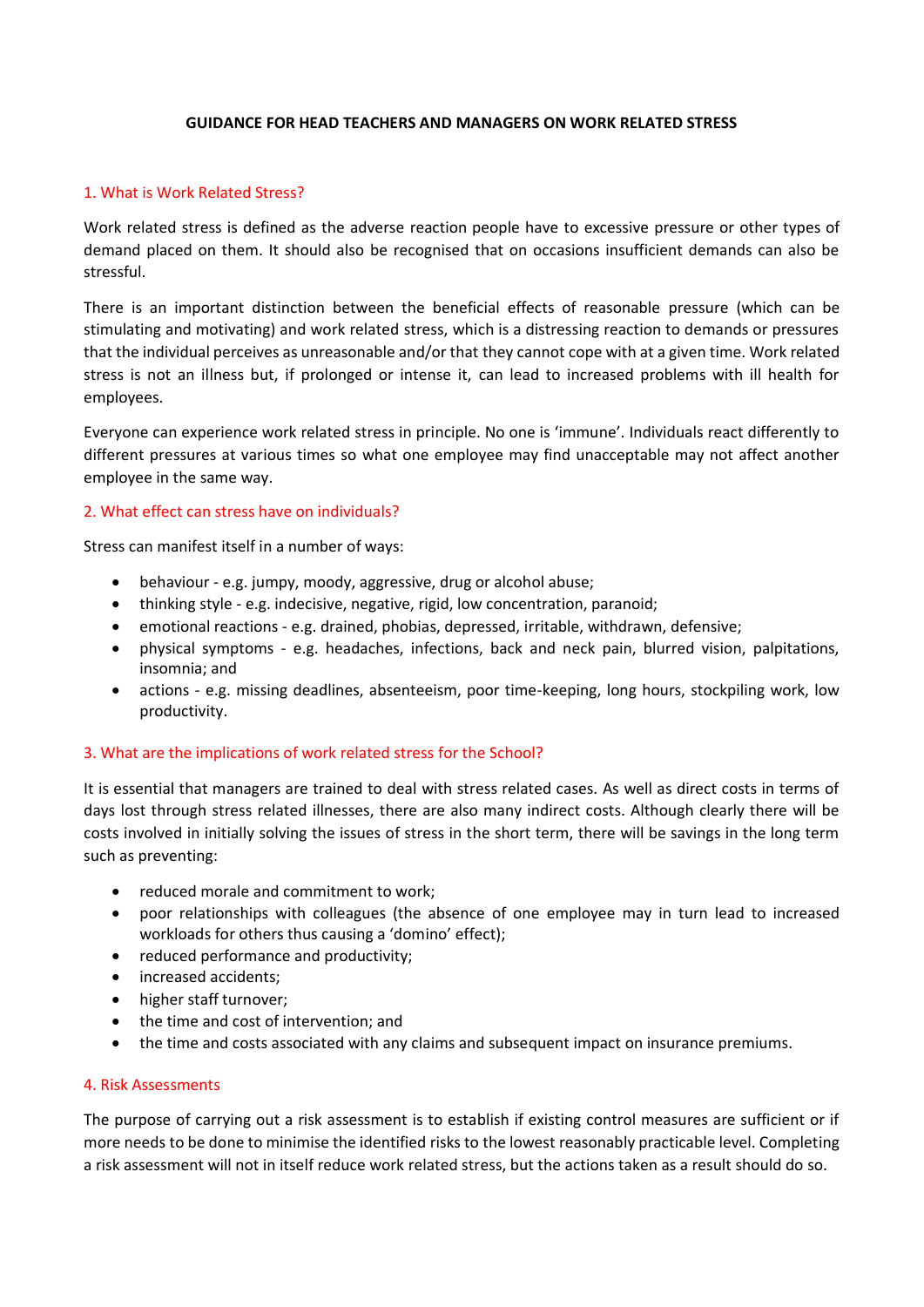The County Council has adopted the HSE's five step approach to risk assessment of work related stress:

Step 1 Identify the hazards Step 2 Establish who might be harmed and how Step 3 Develop an action plan Step 4 Take action Step 5 Evaluate and share your work

A programme of training is provided as part of the service level agreement for Health and Wellbeing for all relevant managers to ensure that they are competent to carry out risk assessments in relation to work related stress.

All managers will have access to the HSE publication "Tackling Work Related Stress – A manager's guide to improving and maintaining employee health and well-being" which identifies seven categories of risk factors for work related stress.

Managers responsible for carrying out risk assessments should ensure that each of the seven factors are adequately assessed and seek advice and/or assistance from the Health and Safety Team, an HR Officer or Occupational Health as appropriate.

# 5. Employee absence due to work related stress

Assessment and preventative action is aimed at reducing work related stress but, however effective the risk assessment process might be, there may still be occasions when an individual employee suffers ill health as a direct result of work related stress. Where the Head Teacher becomes aware that an employee is absent from work as a result of ill health caused by work related stress, the circumstances should be investigated as a matter of urgency. Although this task can be delegated, ultimately the responsibility falls on the Head Teacher.

The aim of the investigation will be to determine which risk factors are involved, what changes have already been made (if any), and what changes need to be made in order for the employee to return to work. The results should be communicated to the employee and, as in other cases where issues of work related stress are raised, an action plan should be drawn up in agreement with the individual. It will be the responsibility of the Head Teacher to ensure that the action plan is monitored and the outcomes are effective.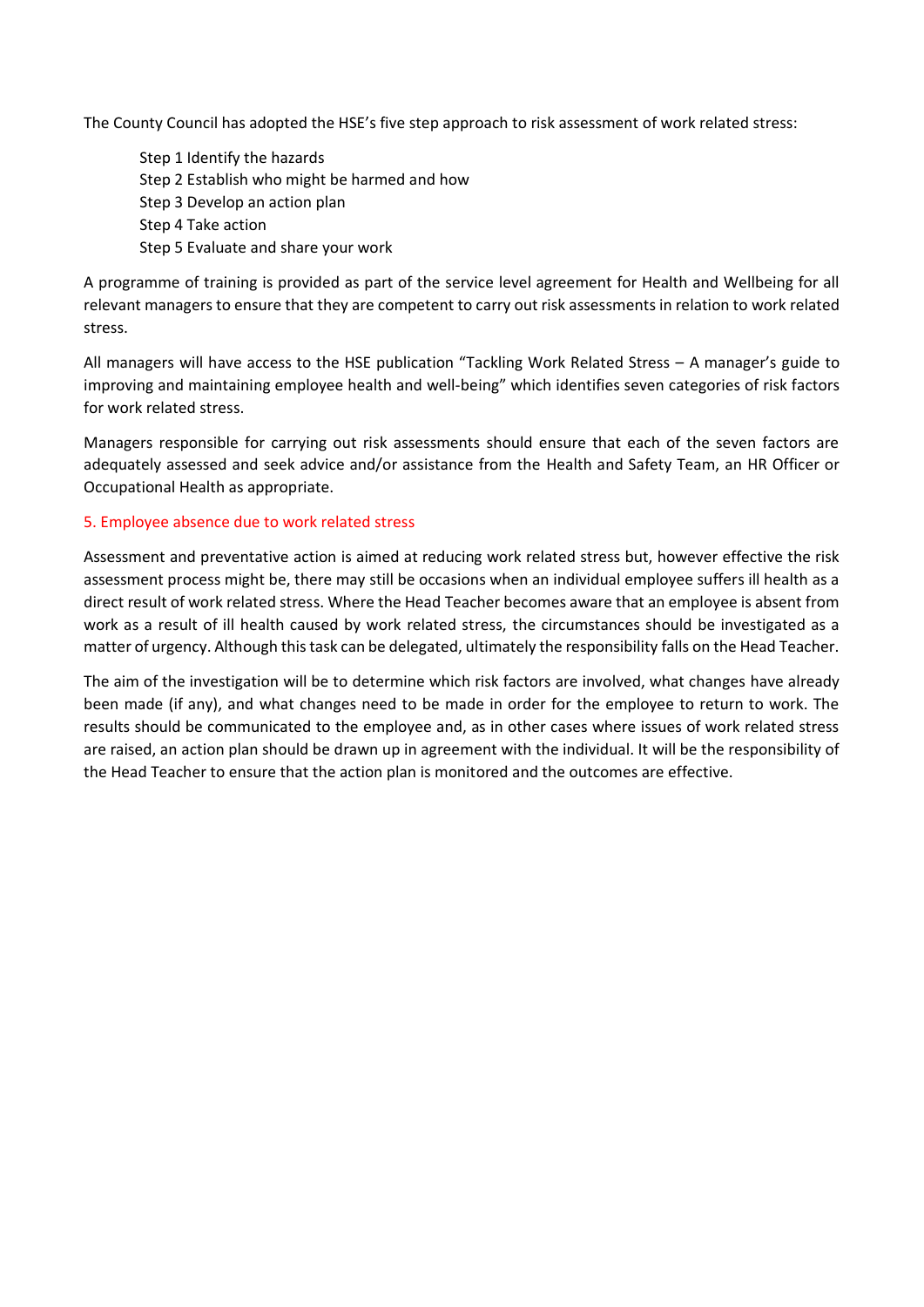**Appendix 1** 

# **CONFIDENTIAL** Pro-forma for Reporting Work Related Stress -Step 1 - Informal (internal school use only)



#### To be completed by the employee (or on behalf on the employee)

| Name:          |                                                                                                                                            |
|----------------|--------------------------------------------------------------------------------------------------------------------------------------------|
| <b>School:</b> | <b>Dept:</b>                                                                                                                               |
| ٠              | I have stress related symptoms and I am currently at work / on sick leave (please delate as appropriate)<br>The nature of my symptoms are: |
|                |                                                                                                                                            |
| æ.             | I believe the reason for my symptoms is:                                                                                                   |
|                |                                                                                                                                            |
|                | I have / have not spoken to my Line Manager concerning my work related stress (please delete as                                            |
| appropriate)   |                                                                                                                                            |

| I accept that this information will be treated as confidential and will only be shared with those responsible<br>for ensuring an appropriate and agreed outcome after considering the issues raised.<br>Copies should be sent to: |              |  |  |  |  |  |  |
|-----------------------------------------------------------------------------------------------------------------------------------------------------------------------------------------------------------------------------------|--------------|--|--|--|--|--|--|
| + Line Manager (unless identified as a reason for work related stress)                                                                                                                                                            |              |  |  |  |  |  |  |
| • Other (please name)                                                                                                                                                                                                             |              |  |  |  |  |  |  |
| Signed by<br>Employee:                                                                                                                                                                                                            |              |  |  |  |  |  |  |
| Name:<br>(Print)                                                                                                                                                                                                                  | <b>Date:</b> |  |  |  |  |  |  |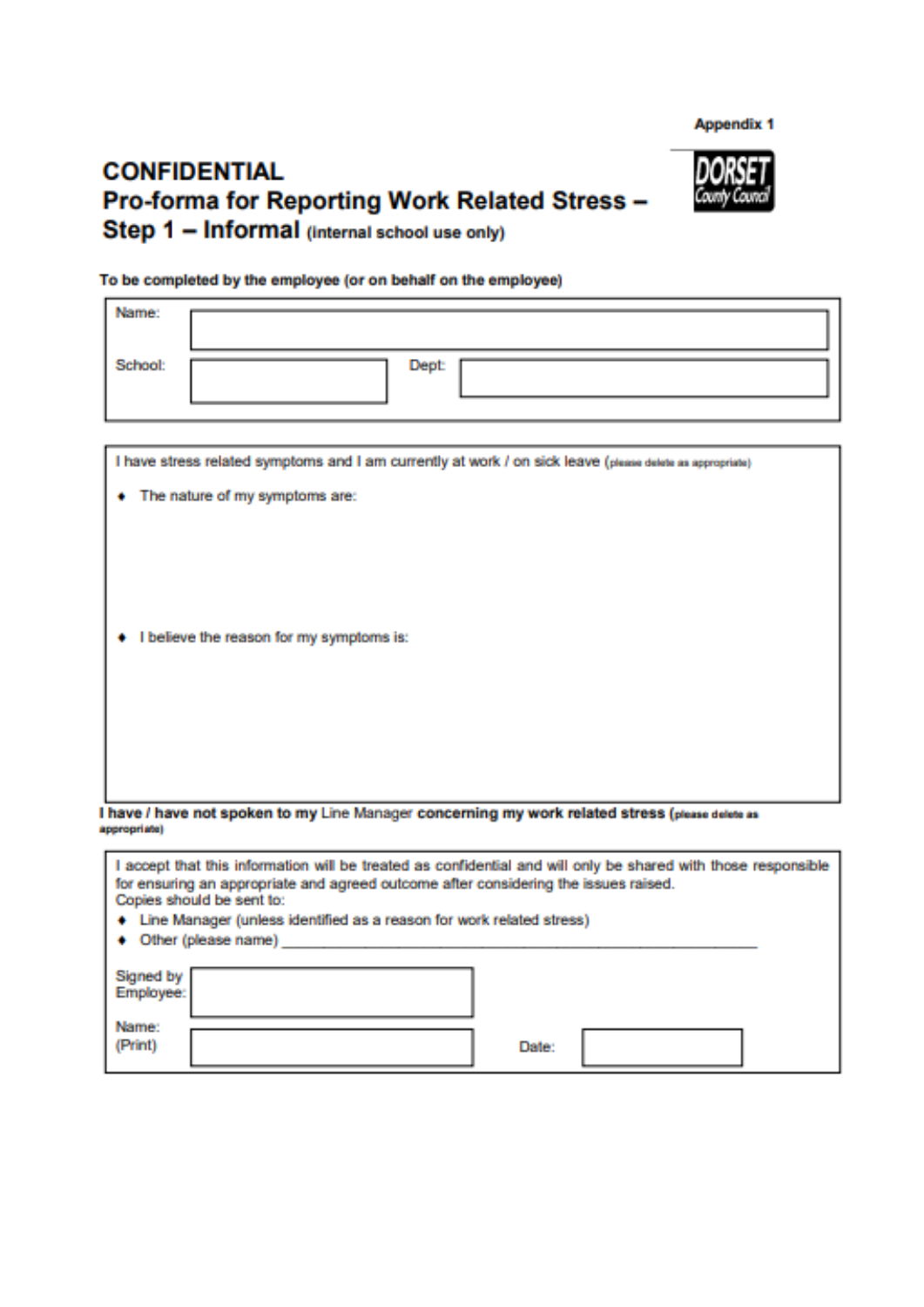**Appendix 2** 





**Stress Risk Assessment - schools (Step 2)** 

A stress risk assessment is a step by step approach designed to identify what is contributing to an individual's stress in the work environment. The attached stress risk assessment has been developed by the Health and Safety Executive and is based on research, identifying a number of potential stressors in a workplace.

On receipt of the completed questionnaire, the Employee Wellbeing Team will provide both you and the manager named below with a copy of the outcomes. These outcomes should be used as part of a further discussion with your manager and help in the completion of a stress action plan where appropriate.

All information will be treated as confidential by the Employee Wellbeing Team.

| Name of staff member:                |  |
|--------------------------------------|--|
| <b>Job Title:</b>                    |  |
| Workplace/School:                    |  |
| <b>Contact email:</b>                |  |
| Contact telephone no.:               |  |
| Name of manager/supervisor:          |  |
| Contact email of manager/supervisor: |  |
| Date of completion:                  |  |

Please complete the questionnaire and return to:

Restricted/Confidential **Employee Wellbeing Team Human Resources** Dorset County Council, County Hall, Colliton Park, Dorchester, DT1 1XJ

employeewellbeing@dorsetcc.gov.uk

01305 225701/224095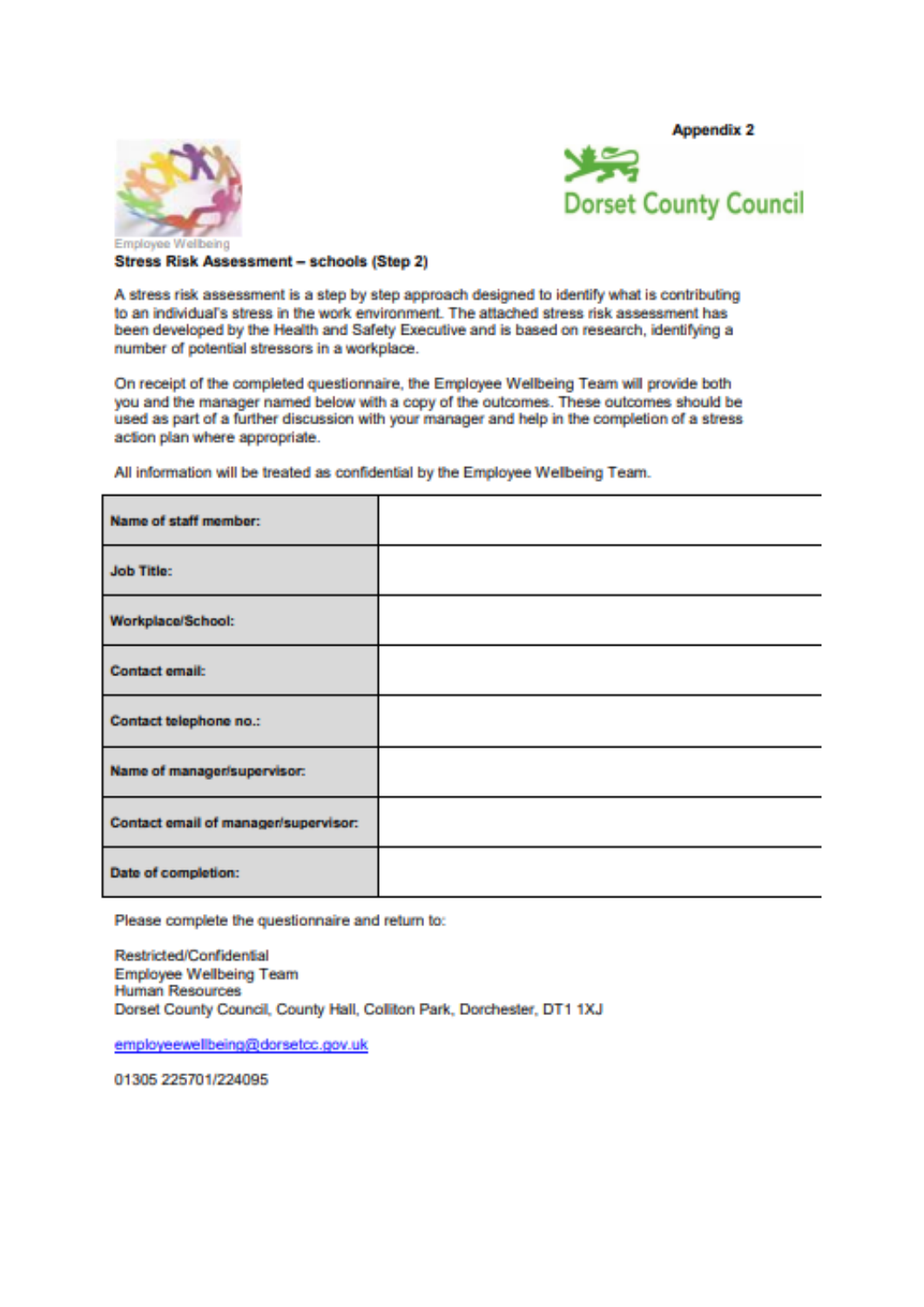| 1.  | I am clear what is expected of me at work                                                     | Never<br>1 | Seldom<br>2                       | Often<br><b>Sometimes</b><br>з<br>4        | Always<br>В    |
|-----|-----------------------------------------------------------------------------------------------|------------|-----------------------------------|--------------------------------------------|----------------|
| 2   | I feel responsible for what I do at work                                                      | Never<br>1 | Seldom<br>2                       | Sometimes:<br><b>Often</b><br>3<br>4       | Always<br>ь    |
| з   | Different people at work demand things from me that<br>are hard to combine.                   | Never<br>в | <b>Seldom</b><br>4                | <b>Sometimes</b><br>Often<br>3<br>2        | Ahenya<br>n    |
| 4   | I know how to go about getting my job done                                                    | Never<br>1 | <b>Seldom</b><br>2                | <b>Sometimes</b><br>Often<br>3<br>4        | Abearys<br>ь   |
| в   | I am subject to personal harassment from pupils in<br>the form of unkind words and behaviours | Never<br>В | <b>Seldom</b><br>4                | Often<br><b>Sometimes</b><br>2<br>3        | Always<br>n    |
| 6   | I have unachievable deadlines                                                                 | Never<br>в | <b>Seldom</b><br>4                | <b>Sometimes</b><br>Often<br>3<br>2        | Always<br>п    |
| Ŧ.  | If work gets difficult, my colleagues will help me                                            | Newer<br>1 | <b>Seldom</b><br>2                | <b>Sometimes</b><br>Often<br>3<br>4        | Always<br>в    |
| 8   | I am given supportive feedback on the work I do                                               | Never<br>1 | <b>Reidstand</b><br>2             | Sometimes<br>Often<br>3<br>4               | Ahearen<br>в   |
| ۰   | I have to work very intensively for more than 50% of<br>my working time                       | Never<br>в | Seldom<br>4                       | Often<br><b>Sometimes</b><br>з<br>2        | Abearys<br>n   |
|     |                                                                                               |            |                                   |                                            |                |
| 10  | I have a say in my own work speed                                                             | Never<br>1 | <b>Seldom</b><br>2                | <b>Sometimes</b><br>Often<br>3<br>4        | Always<br>Ь    |
| 11. | I am clear what my duties and responsibilities are                                            | Never<br>1 | Seldom<br>2                       | <b>Sometimes</b><br>Often<br>з<br>4        | Abearys<br>ь   |
| 12. | I have to neglect some tasks because I have too<br>much to do.                                | Never<br>В | Sektom<br>4                       | <b>Sometimes</b><br>Often<br>3<br>2        | Always<br>1    |
| 13  | I am clear about the goals and objectives for my<br>department                                | Never<br>1 | Seldom<br>$\overline{\mathbf{2}}$ | Often<br><b>Sometimes</b><br>3<br>А        | Always<br>В    |
| 14. | There is friction or anger between colleagues                                                 | Never<br>Ь | Seldom<br>4                       | Often<br><b>Sometimes</b><br>3<br>12       | Always<br>- 11 |
| 15  | I have a choice in deciding how I do my work                                                  | Never<br>1 | Seldom<br>2                       | <b>Sometimes</b><br>Often<br>3<br>4        | Always<br>ь    |
| 16  | I am unable to take sufficient breaks.                                                        | Never<br>В | <b>Seldom</b><br>4                | <b>Sometimes</b><br><b>Often</b><br>3<br>2 | Always<br>я    |
| 17  | I understand how my work fits in to the overall aim of<br>the school                          | Never<br>1 | <b>Seldom</b><br>2                | <b>Sometimes</b><br>Often<br>3<br>4        | Aheres<br>Ь    |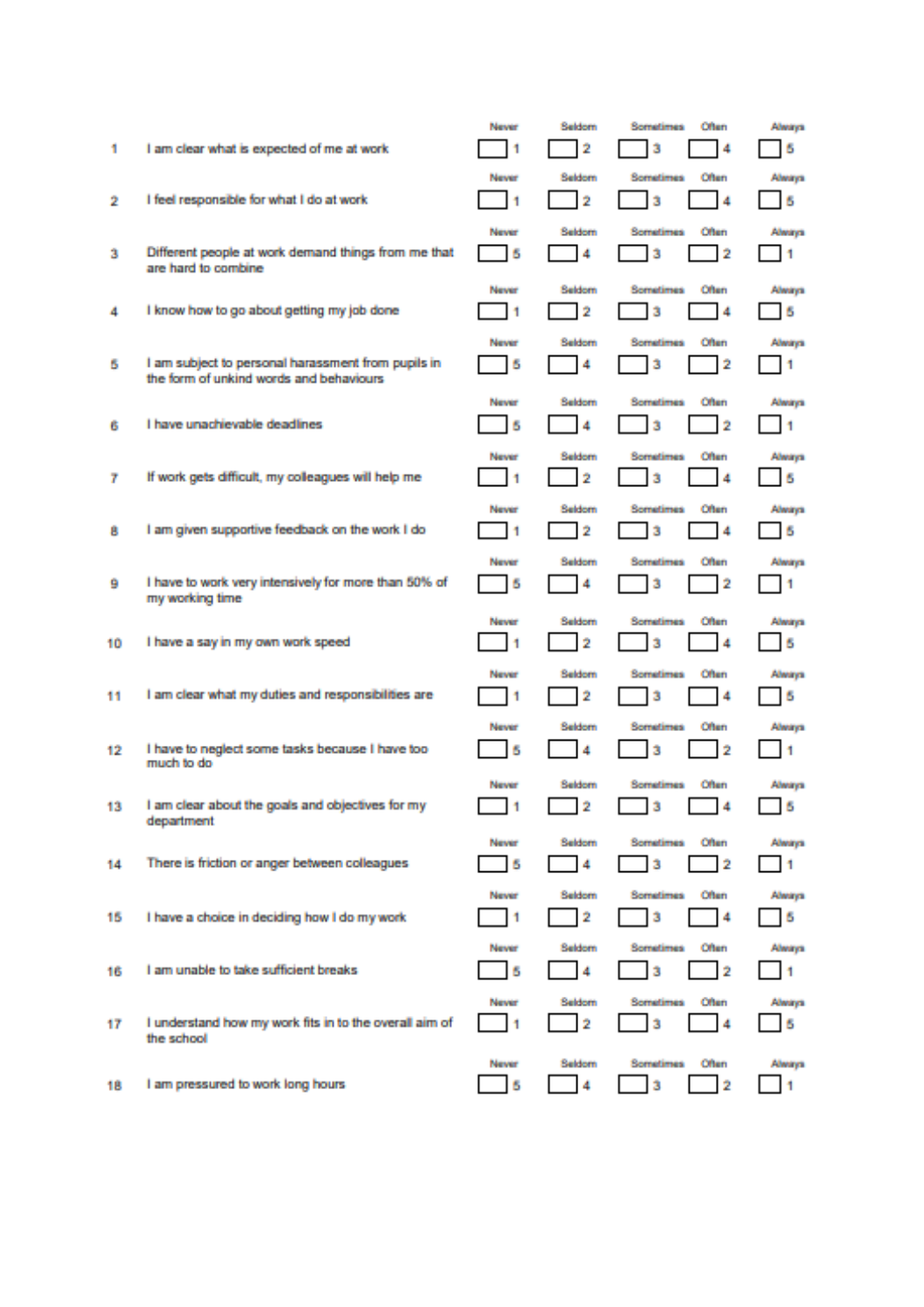| 20  | I have to work at a pace that can feel out of control                                       | Never<br>Б                       | Seldom<br>4                                 | <b>Sometimes</b><br>3 | Often<br>2                | Alwaya<br>1            |
|-----|---------------------------------------------------------------------------------------------|----------------------------------|---------------------------------------------|-----------------------|---------------------------|------------------------|
| 21  | I feel bullied by colleagues                                                                | Never<br>В                       | Seldom<br>4                                 | Sometimes<br>3        | Often<br>2                | Always<br>1            |
| 22  | I have unrealistic time pressures                                                           | Never<br>Б                       | <b>Seldom</b><br>4                          | <b>Sometimes</b><br>з | Often<br>2                | Abraya<br>1            |
| 23  | I can rely on my colleagues to help me out with a<br>work problem                           | Never<br>4                       | Seldom<br>2                                 | <b>Sometimes</b><br>3 | Often<br>4                | Always<br>в            |
| 24  | I get help and support I need from colleagues                                               | Strongly<br>disagree<br>۹        | Dissignee<br>2                              | Neutral<br>3          | Agres<br>4                | Strongly<br>80700<br>В |
| 25  | I have some say over the way I work                                                         | Strongly<br>disagree<br>4        | Disagras<br>2                               | Neutral<br>3          | Agree<br>4                | Strongly<br>80700<br>В |
| 26  | I have sufficient opportunities to question the senior<br>team about changes at work        | <b>Strongly</b><br>disagree<br>4 | Disagras<br>2                               | Neutral<br>3          | Agres<br>А                | Strongly<br>agree<br>В |
| 27  | I receive the respect at work I deserve from my<br>colleagues                               | Strongly<br>disagree<br>1        | Dissignee<br>2                              | Neutral<br>3          | Agres<br>4                | Strongly<br>80700<br>В |
| 28  | Staff are always consulted about change at work                                             | Strongly<br>disagree<br>4        | Disagree<br>2                               | Neutral<br>3          | Agree<br>4                | Strongly<br>30700<br>В |
| 29  | I can talk to my manager/supervisor about something<br>that has upset or annoyed me at work | Strongfy<br>disagree<br>1        | Disagras<br>2                               | Neutral<br>з          | Agres<br>4                | Strongly<br>agree<br>ь |
| 30  | My working time can be flexible                                                             | Strongly<br>disagree<br>1        | Disagree<br>2                               | Neutral<br>з          | Agres<br>4                | Strongly<br>30700<br>в |
| 31  | My colleagues are available to listen to my work<br>related problems                        | Strongly<br>disagree<br>1        | Dissipares<br>2                             | Neutral<br>3          | Agres<br>$\boldsymbol{4}$ | Strongly<br>30700<br>В |
| 32  | When changes are made at work, I am clear how<br>they will work out in practice             | Strongly<br>disagree<br>1        | Disagree<br>2                               | Neutral<br>3          | Agres<br>4                | Strongly<br>agree<br>В |
| 33. | I am supported through emotionally demanding work                                           | Strongly<br>disagres<br>1        | Disagree<br>2                               | Neutral<br>з          | Agres<br>4                | Standy<br>30700<br>В   |
| 34  | Relationships at work are strained                                                          | <b>Birenety</b><br>disagree<br>В | Disagree<br>А                               | Neutral<br>3          | Acres<br>2                | Strangly<br>19700<br>1 |
| 35  | The senior team encourage me at work                                                        | Strongly<br>disagree<br>1        | <b>Disappear</b><br>$\overline{\mathbf{2}}$ | Neutral<br>з          | Agres<br>4                | Strongly<br>agree<br>В |

Thank you for completing the questionnaire